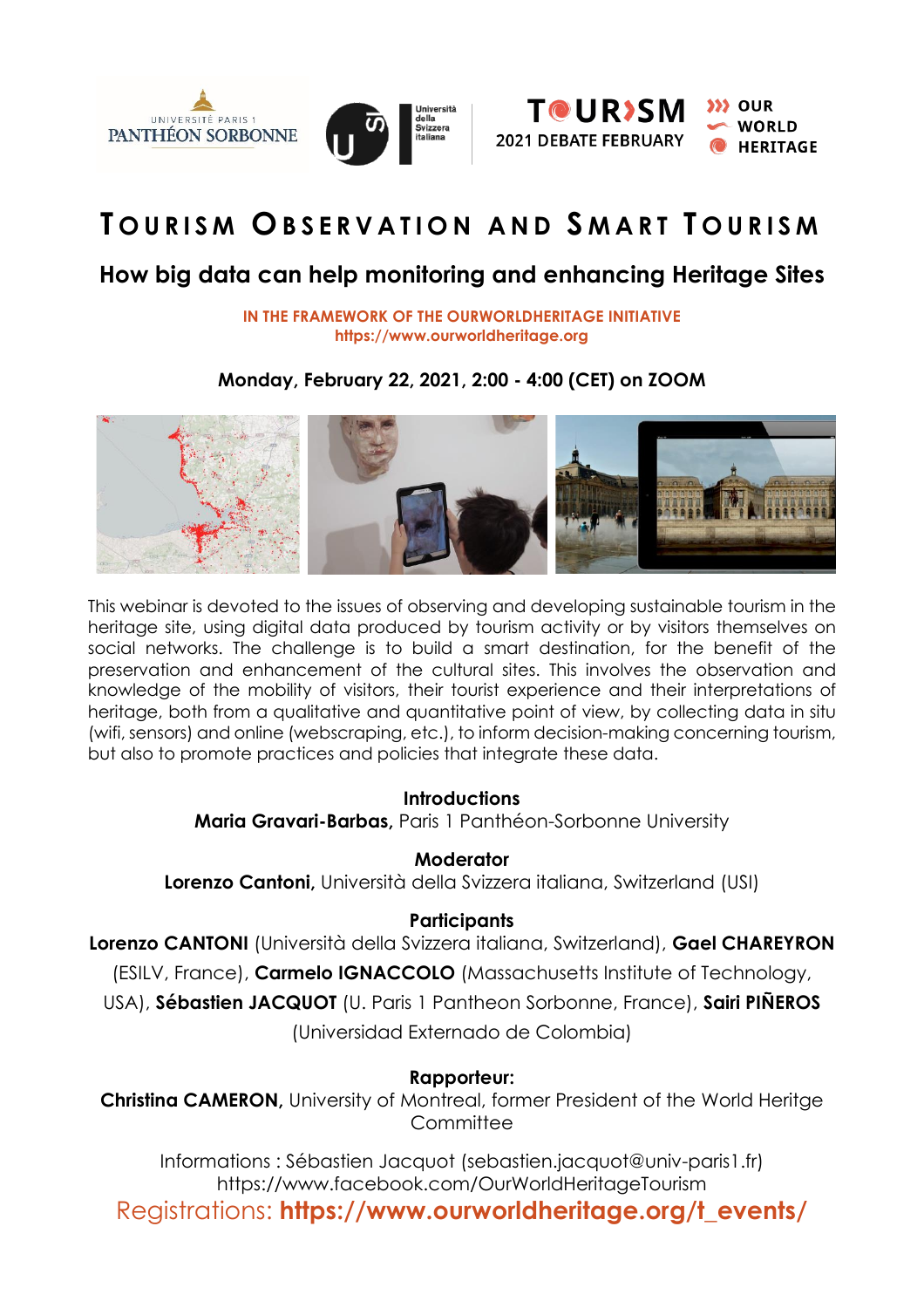#### **PROGRAMME**

Some **200 draft [recommendations](https://www.pantheonsorbonne.fr/ufr/irest/chaire-unesco/manifestations-et-projets/200-recommandations-pour-le-tourisme-dans-les-sites-du-patrimoine-mondial/)** for **various target groups** (national and local governments; UN organisations/agencies, World Heritage Committee, UNESCO, Advisory Bodies (ICOMOS, IUCN & ICCROM), NGOs, local inhabitant associations, universities/research institutes, tourism industry etc.), have been gathered from around the world through the UNESCO-UNITWIN Network on Culture, Tourism and Development, which called for policy recommendations on how tourism and heritage conservation can contribute to the 2030 Sustainable Development Goals.

The 3-part event organized on February 1st, 8th and15th, aims at discussing a series of recommendations that have been suggested by different academics and stakeholders on new approaches concerning tourism to WH sites to benchmark better standards for other heritage sites.

This webinar makes more particularly reference to several recommendations:

11. SPATIAL PLANNING AND DESIGN [GUIDELINES](https://usi.qualtrics.com/jfe/form/SV_860DX1DOMYnAJiC) (SDG#11)

13. TOURISM AND QUALITY [EDUCATION](https://usi.qualtrics.com/jfe/form/SV_5zKVGl3TSoyPUrk) (SDG # 4)

21. [TECHNOLOGIES](https://usi.qualtrics.com/jfe/form/SV_7OGh28UV8nUTPo2) FOR SPATIAL MONITORING OF TOURISM

## **PROGRAMME**

#### **Maria Gravari-Barbas** : **Introduction**

#### **Carmelo Ignaccolo: Big data and data visualization techniques for tourism monitoring in Venice.**

*Recent advances in computation and big data techniques have enabled major breakthroughs that have changed the way many of us live, navigate, and experience the built environment of our cities. This is particularly true in major tourist destinations, such as the city of Venice, where the rise of the sharing economy in the tourism sector has impacted both the retail system and the housing stock. By leveraging data collected from TripAdvisor, AirDNA and Google, the research project "Unmasking tourism in Venice" narrates the spatial implications of overtourism in Venice's historic center at a granular level. The scope of this project is twofold: it generates a "Tourism Index" to map clusters of tourism-related activities and it demonstrates how specific urban form conditions are more prone to overtourism.*

#### **Gael Chareyron – Sébastien Jacquot : Digital data for knowledge of tourism in cultural sites**

*Tourist observation now integrates data from social networks and digital practices, for the purpose of understanding the profiles, mobility and experiences of visitors. The challenge is to understand the place of cultural sites within tourist destinations, through the relationships with other sites, and the way in which visitor practices build tourist and heritage complexes, on variable scales. We also question the integration of these data in site management.*

#### **Sébastien Jacquot – Gael Chareyron : Interpretation from below? Analysing online tourist comments to identify the image and interpretations of heritage.**

*Platform capitalism is also an economy of recommendation. Tourists become prescribers through their comments, generating visibility for heritage sites. In the past, an agreement between the World Heritage Centre and TripAdvisor aimed to use these recommendations for heritage monitoring purposes. This idea can be pursued, by asking whether the analysis of the comments can be a way to identify the relationship of tourists to heritage, through the way they restitute their experiences and thus enrich the site's interpretations, from below, bringing out new values or ways of characterizing a tourist destination. Thus, the analysis of these micro narratives on the heritage left by visitors and inhabitants may reveal a plurality of interpretations.*

#### **Sairi Piñeros: Tourism practices and big data in World Heritage Sites**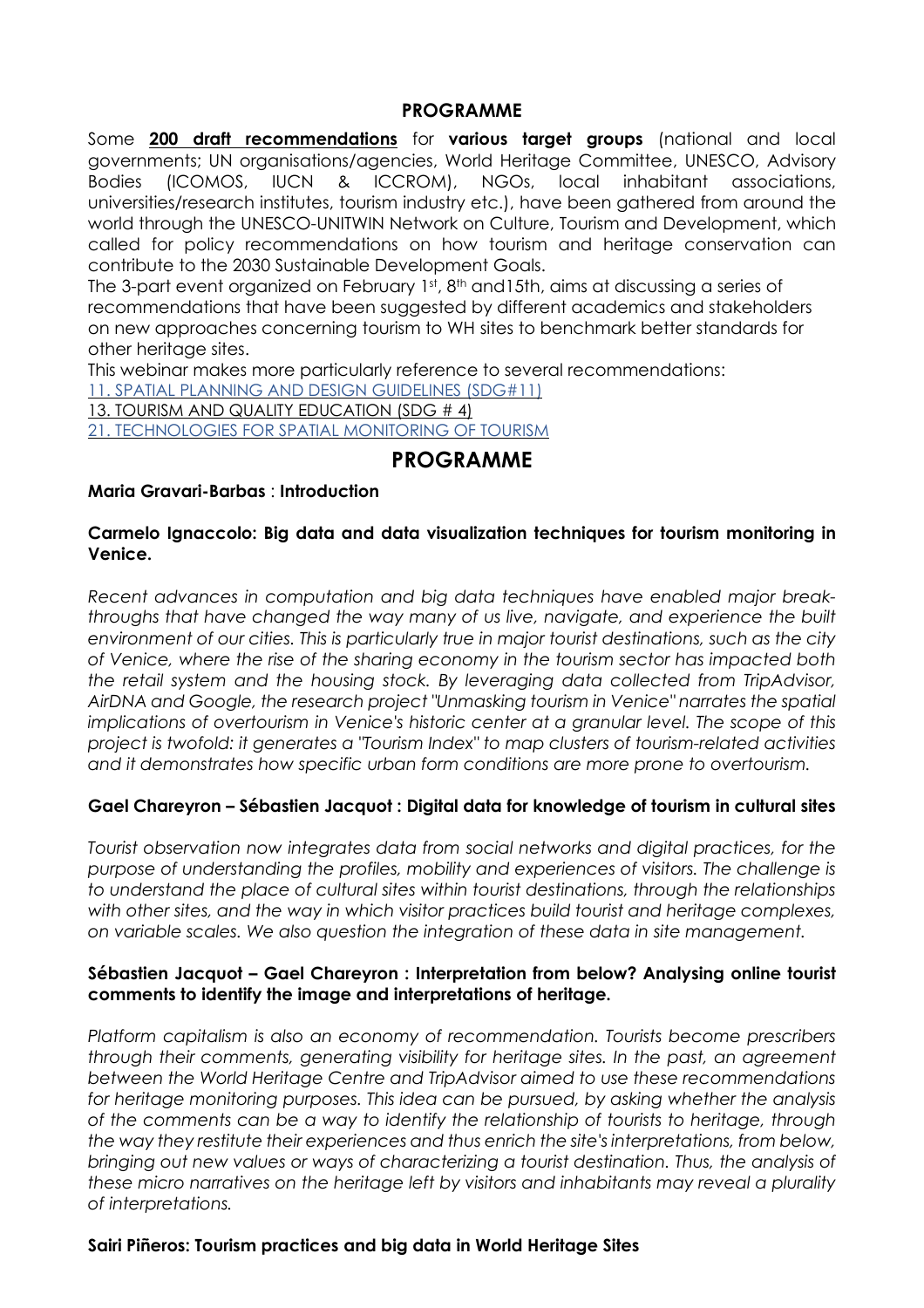*In World Heritage sites, the statistics to studying tourism are typically the following: international arrivals, domestic mobility, occupancy in the accommodation sector, surveys on tourist attractions entrances (museums, parks) or random questionnaires about a specific topic. This data is often a little part of tourism activity and cannot show tourists' practices, in this case, in word heritage sites. Nowadays, the new technologies, Internet and mobile communications allow tourists to share their experiences easy and fast. Tourists broadcast their pictures, videos, stories and anecdotes through websites such as sites to sharing pictures (Instagram), blogs, forums, travelers' communities (TripAdvisor) and social networks (Facebook, Twitter and so on). This presentation explains how digital footprints, left by tourists on Internet, may provide valuable information to analyze tourism practices in word heritage sites.*

#### **Lorenzo Cantoni: eLearning and MOOCs for tourism. Before and beyond the pandemic.**

*Digital transformation of tourism has very direct connections with the educational field, in particular when it comes to the training of tourism professionals, with the goal of ensuring SDG4 – Quality Education. In particular, tourism professionals should be equipped with relevant and updated knowledge and skills about eTourism, so to operate in effective and efficient ways and to make the best of (big) data, becoming able to collect and analyse them, as well as to take wise managerial and strategic decisions. Moreover, digital technologies should be considered not only topics to be studied, but also tools that help promoting learning experiences. Because of the pandemic, the need for professionals to learn at a distance in very flexible ways has become cristal clear.*

## **PANELISTS**

**Lorenzo Cantoni** is professor at USI – Università della Svizzera italiana (Lugano, Switzerland), Faculty of Communication, Culture and Society, where he is director of the Institute of Digital Technologies for Communication.

He is chair-holder of the UNESCO chair in ICT to develop and promote sustainable tourism in World Heritage Sites, established at USI in 2013; in the years 2014-17 he has been President of IFITT – International Federation for IT in Travel and Tourism.

He is USI's Pro-rector for Education and Students' experience, vice-director of the Master in International Tourism and director of the Master in Digital Fashion Communication, done in collaboration with the Université Paris 1 Panthéon-Sorbonne.

**Gaël Chareyron** defended his Ph D. degree in computer science and image processing at the University Jean Monnet (Saint-Etienne, France) in 2005. He is Dean of Computer Science and head of Master in Data & Artificial Intelligence at ESILV, Paris and member of De Vinci Research Center (DVRC) in digital group. Since 2010 he is associate researcher at EIREST, Paris Panthéon-Sorbonne. His research topics include multimedia and security, computer vision, Big Data & data mining, social media & tourism.

**Carmelo Ignaccolo** is a Ph.D. Candidate in City Design and Development at the Massachusetts Institute of Technology (DUSP) and an Adj. Faculty of Digital Techniques for Urban Design at Columbia University GSAPP. His academic work employs urban analytics and mapping techniques to analyze the urban morphology of historic cities and to investigate how the built environment affects human cognition and behavior. Prior to MIT, Carmelo worked as an Urban Planner at the Urban Planning and Design Lab of the United Nations Habitat Programme in Nairobi and as an Urban Designer at AECOM in New York City. Carmelo's work has been exhibited in several international venues, such as the Seoul Architecture Biennale (2019) and at the Bi-City Shenzhen Biennale of UrbanismArchitecture (2020).

**Sébastien Jacquot** is a lecturer (Maître de conférences) in geography at University Paris 1 Panthéon Sorbonne (IREST). He is Director of IREST (Institut de Recherches et d'Etudes Supérieures en Tourisme). He is a member of the EA EIREST interdisciplinary research team in tourism, and an associate member of the UMR PRODIG. He is co-responsible for the Heritage Working Group of the Labex Dynamite, member of the UNITWIN network attached to the UNESCO Chair Culture, Tourism, Development (U.